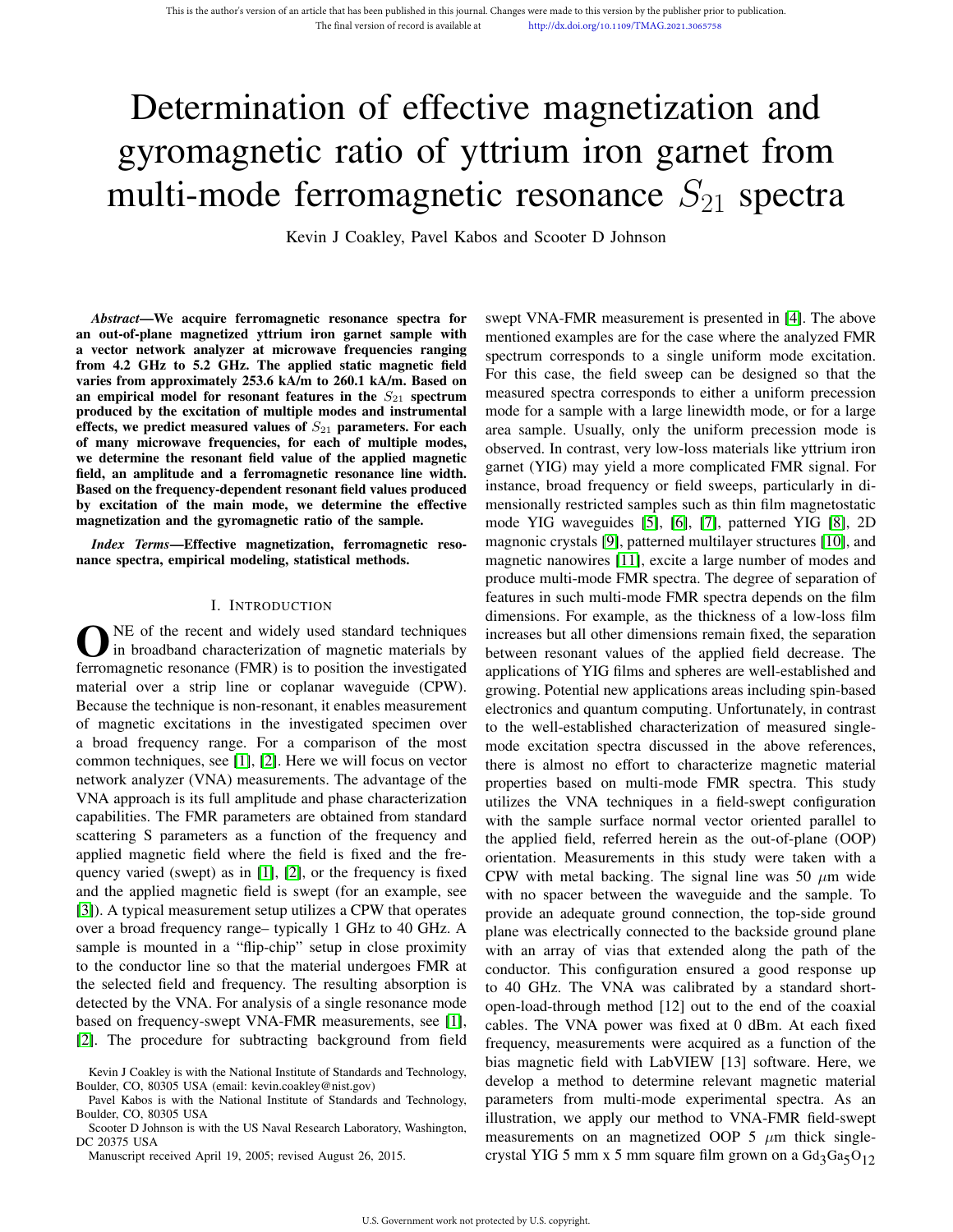IEEE TRANSACTIONS ON MAGNETICS VOL. XX, NO. YY, ZZ 2021 2

(GGG) substrate by liquid phase epitaxy (LPE). The film was manufactured by [14]. We note that in a low-loss YIG film, experimental data indicates that a mixture of magnetostatic modes and standing wave modes are excited at various depths. The proposed procedure is universal and can be also applied to frequency-swept VNA-FMR measurements of OOP magnetic materials.

## II. METHODS

#### *A. Physical Model for Magnetic Susceptibility*

The magnetization dynamics is described by the Landau-Lifshitz equation (LLE) with a damping term. For an OOP magnetized film with OOP uniaxial anisotropy, the magnetic susceptibility as derived from LLE can be expressed as [3], [15],

$$
\chi(H) = \frac{M_{eff}(H - M_{eff})}{((H - M_{eff})^2 - (\frac{2\pi f}{\gamma \mu_o})^2) - i(\Delta H(H - M_{eff}))},
$$
 (1)

where  $M_{eff} = M_s - H_k^{\perp}$ ,  $\mu_o = 4\pi \times 10^{-7}$  N/A<sup>2</sup> is the vacuum magnetic permeability,  $M_s$  is the saturation magnetization,  $H_k^{\perp}$ , is the out-of-plane anisotropy field,  $\Delta H$  is the linewidth, H is the applied magnetic field, f is frequency,  $\gamma = g\mu_B/\hbar =$ 1.760 859 770 $\times$ 10<sup>11</sup> s<sup>-1</sup>T<sup>-1</sup> is the gyromagnetic ratio of the free electron, g is the Lande' spectroscopic splitting factor,  $\mu_B$ is the Bohr magneton, and  $\hbar$  is the reduced Planck constant. In this work, we express all quantities in SI units. In our analysis of the  $S_{21}$  spectrum due to multi-mode excitations, we make the ad hoc assumption that each of the resonant features can be modeled similar to how the susceptibility of the uniform precession mode is modeled by Eq. 1. Each resonant feature is characterized by an amplitude, resonant field and linewidth. According to Kittel's equation for an OOP magnetized film, the resonant field value for the main mode,  $H_{r*}$  varies with frequency as

$$
H_{r*} = M_{eff} + \frac{2\pi f}{\gamma \mu_o}.
$$
 (2)

Rewriting Eq. 2 and assuming that  $M_{eff} = M_s$ ,

$$
M_s = H_{r*} - \frac{2\pi f}{\gamma \mu_o} \tag{3}
$$

## *B. Empirical prediction model for*  $S_{21}$

Here, we measure  $S_{21}$  scattering parameters with a VNA with methods similar to those described in [1] and [2]. We model the contribution of each excited mode to the theoretical  $S_{21}$  spectrum with a generalization of Eq. 1. For each excited mode, we define an empirical prediction term  $S$  as

$$
S(H) = \tilde{A}(H - H_r + \frac{2\pi f}{\gamma \mu_o}) \mid /
$$

$$
\left[ (H - H_r + \frac{2\pi f}{\gamma \mu_o})^2 - (\frac{2\pi f}{\gamma \mu_o})^2 + \right]
$$

$$
i\kappa(\Delta H(H - H_r + \frac{2\pi f}{\gamma \mu_o}) \mid,
$$
 (4)

where  $H_r$  and A are the resonant field value and amplitude of the feature generated by a mode, and  $\kappa$  is equal to either -1 or 1 (for all modes).

The real and imaginary parts of  $S$  are

$$
Re(S(H)) = \frac{\tilde{A}}{D}(H - H_r + \frac{2\pi f}{\gamma \mu_o}) \times
$$
  

$$
((H - H_r + \frac{2\pi f}{\gamma \mu_o})^2 - (\frac{2\pi f}{\gamma \mu_o})^2),
$$
 (5)

and

$$
\operatorname{Im}(S(H)) = -\frac{\tilde{A}\kappa}{D}\Delta H(H - H_r + \frac{2\pi f}{\gamma \mu_o})^2,\tag{6}
$$

where

$$
D = \left( \left( H - H_r + \frac{2\pi f}{\gamma \mu_o} \right)^2 - \left( \frac{2\pi f}{\gamma \mu_o} \right)^2 \right)^2 +
$$
  

$$
\left( \Delta H \left( H - H_r + \frac{2\pi f}{\gamma \mu_o} \right) \right)^2.
$$
 (7)

At  $H = H_r$ , Re $(S) = 0$  and Im $(S)$  takes its maximum or minimum value depending on the signs of  $\kappa$  and  $\tilde{A}$ . For a model with K modes, the overall value of  $S$  is

$$
S(H) = \sum_{k=1}^{K} S_k(H),
$$
 (8)

where  $S_k$  is the theoretical contribution due to the kth mode. The contribution of each distinct mode to  $S$  depends on three model parameters: A,  $H_r$  and  $\Delta H$  which, in general, vary from mode-to-mode.

Given S, we model the theoretical value of  $S_{21}$  as

$$
S_{21}(H) = B(H) + \exp(i\phi)S(H),
$$
\n(9)

where the phase parameter falls in the interval [0,  $2\pi$ ], and the theoretical background,  $B(H)$ , is a linear function of H. That is,

$$
B(H) = \alpha + \beta H,\tag{10}
$$

where  $\alpha$  and  $\beta$  are complex constants to be determined. Given that  $(Re(\alpha), Im(\alpha)) = (\alpha_r, \alpha_i)$  and  $(Re(\beta), Im(\beta)) =$  $(\beta_r, \beta_i)$ , we have that

$$
\operatorname{Re}(S_{21}(H)) = \alpha_r + \beta_r H \tag{11}
$$

+ 
$$
\sum_{k=1}^{K}
$$
 (  $\cos(\phi) \text{Re}(S_k(H)) - \sin(\phi) \text{Im}(S_k(H))$  ),

and

$$
\operatorname{Im}(S_{21}(H)) = \alpha_i + \beta_i H
$$

$$
+\sum_{k=1}^{K} (\sin(\phi)\text{Re}(S_k(H)) + \cos(\phi)\text{Im}(S_k(H))), \quad (12)
$$

where  $K$  is the number of modes in our model.

In general, a feature in the FMR spectrum could be due to a single mode or multiple modes that closely overlap. Here, we model each feature as due to a single mode. If there are K modes in the model fit to data, we refer to such a model as a K-feature model.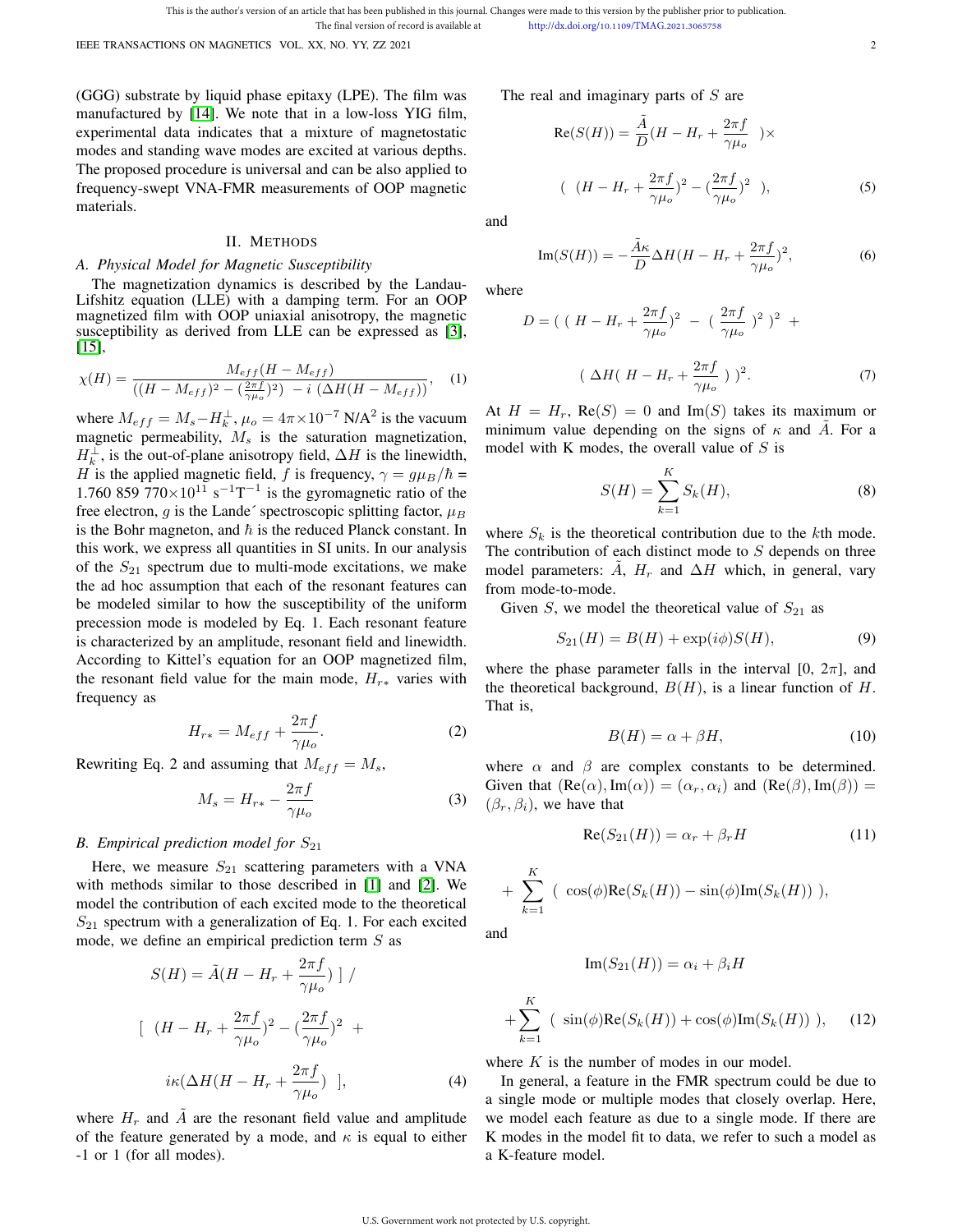This is the author's version of an article that has been published in this journal. Changes were made to this version by the publisher prior to publication. The final version of record is available at http://dx.doi.org/10.1109/TMAG.2021.3065758

IEEE TRANSACTIONS ON MAGNETICS VOL. XX, NO. YY, ZZ 2021 3

## *C. Estimation of model parameters*

For each feature, we must estimate three model parameters:  $\ddot{A}$ ,  $H_r$  and  $\Delta H$  which, in general, vary from feature-to-feature. We must also estimate a phase  $\phi$  and four background parameters  $\alpha_r, \alpha_i, \beta_r$ , and  $\beta_i$ . Hence, for a model with K features, the total number of model parameters is 3K+5. We denote these parameters as a (3K+5)-dimensional vector  $\theta$ . We determine  $\theta$  with a two-stage stochastic optimization method. In this approach, we seek to minimize the mean-square-deviation between predicted and observed pooled spectra (from both the real and imaginary parts of  $S_{21}$ ) with a modified Levenberg-Marquardt [16] method where we specify a lower and upper bound for each model parameter estimate. In stage 1, we simulate  $N_{sim}$  random realizations of  $\theta$ . Each random initial parameter value is sampled from a Gaussian distribution with mean equal to the average of its lower and upper bound, and standard deviation equal to one-tenth the difference of its upper and lower bounds. For each simulated initial value of  $\theta$ , we determine a final estimate (and associated value of the cost function) with the Levenberg-Marquardt method. We select the estimate that yields the lowest value of the cost function.

In stage 2, we simulate  $N_{sim}$  random initial estimates of  $\theta$  like in stage 1, but with one major difference. In stage 2, the central value of the sampling distribution is the estimate determined in the first stage rather than the average of the upper and lower bounds. If a simulated value of a model parameter falls outside its allowed interval, we set it to the corresponding central value in the simulation model. Like in stage 1, we determine a final estimate and associated cost function for each of  $N_{sim}$  simulated initial values of  $\theta$  with the Levenberg-Marquardt method, and select the one that yields the lowest value of the cost function. The selected value from the stage 2 analysis is the final estimate. The primary results reported here correspond to  $N_{sim} = 2000$ .

Each stage of our procedure is an example of a multi-start [17] method for avoiding getting stuck in a local minimum of the cost function. (see Appendix for more details).

## III. RESULTS

## *A. Analysis for each frequency.*

We analyze FMR spectra at microwave frequencies that range from 4.2 GHz to 5.2 GHz. At each frequency, the strength of the applied magnetic field  $H$  varies from approximately 253.6 kA/m to 269.1 kA/m.

In our primary study, at each frequency, we fit a sixfeature model to observed spectra. Here, we constrain each amplitude  $(\tilde{A})$  estimate to be non-negative, set  $\kappa = 1$  in our Eq. 4 prediction model, and similar to the approach in [3], set  $\gamma$  to the nominal value corresponding to the gyromagnetic ratio of the free electron. We stress that when  $\kappa = -1$ , we obtained poor results. To illustrate our methods, we show predicted and observed  $S_{21}$  spectra and associated residuals for the 4.2 GHz frequency case in Figure 1, and list associated model parameter estimates in Table 1. In Figure 1a, we show estimates of the resonant field values for the six features as vertical dashed lines. For other frequencies, the visual agreement between observed and predicted spectra is similar



Fig. 1. Top: Observed and predicted values of the real (a) and imaginary(b) part of  $S_{21}$  at  $f = 4.2$  GHz. Dashed vertical lines show estimated locations of resonant values of the applied field for each of the six features. Bottom: We show residuals. In our analysis, we set  $\gamma$  to to the gyromagnetic ratio of the free electron (1.760 859 770×10<sup>11</sup> s<sup>-1</sup>T<sup>-1</sup>).

TABLE I SIX-FEATURE MODEL RESULTS FOR  $f = 4.2$  GHz case. We set the GYROMAGNETIC RATIO FOR THE SAMPLE TO THE GYROMAGNETIC RATIO OF THE FREE ELECTRON. THE ESTIMATES OF  $\alpha_r$  and  $\alpha_i$  are -0.766 and AND 0.048 RESPECTIVELY. THE ESTIMATES OF  $\beta_r$  and  $\beta_i$  (in units of METERS/KILOAMPERES) ARE  $3.57 \times 10^{-5}$  and  $-4.51 \times 10^{-5}$ . The ESTIMATED VALUE OF  $\phi$  is 109.55 degrees.

| A (A/m)<br>$H_r$ (kA/m)<br>$\Delta H$ (kA/m)<br>range of<br>predicted $Re(S)$ |  |
|-------------------------------------------------------------------------------|--|
| 0.054<br>253.800<br>13.51<br>0.237                                            |  |
| 254.719<br>19.86<br>0.426<br>0.046<br>$\overline{c}$                          |  |
| 84.08<br>256.027<br>0.339<br>0.241<br>3                                       |  |
| 29.45<br>257.259<br>0.223<br>0.130<br>4                                       |  |
| 258.638<br>32.50<br>0.272<br>0.114<br>5                                       |  |
| 260.119<br>0.123<br>29.11<br>0.236<br>6                                       |  |

#### TABLE II

SIX-FEATURE MODEL RESULTS FOR MAIN MODE (THIRD) FEATURE FOR ALL f VALUES. WE SET THE GYROMAGNETIC RATIO FOR THE SAMPLE TO THE GYROMAGNETIC RATIO OF THE FREE ELECTRON

. Below, the RMS deviation is the root-mean-square deviation between predicted and observed values of the real and imaginary parts of  $S_{21}$ .

|       |        |              | and copyrige values of the real and magnitude $\mu$ parts of $\omega_Z$ |            |  |
|-------|--------|--------------|-------------------------------------------------------------------------|------------|--|
| (GHz) | A(A/m) | $H_r$ (kA/m) | $\Delta H$ (kA/m)                                                       | <b>RMS</b> |  |
| 4.2   | 84.08  | 256.027      | 0.339                                                                   | 0.0178     |  |
| 4.3   | 83.38  | 258.954      | 0.310                                                                   | 0.0182     |  |
| 4.6   | 106.18 | 267.828      | 0.390                                                                   | 0.0195     |  |
| 4.8   | 104.31 | 273.703      | 0.351                                                                   | 0.0224     |  |
| 4.9   | 111.14 | 276.564      | 0.364                                                                   | 0.0219     |  |
| 5.0   | 99.87  | 279.545      | 0.327                                                                   | 0.0206     |  |
| 5.2   | 107.17 | 285.350      | 0.341                                                                   | 0.0210     |  |
|       |        |              |                                                                         |            |  |

to the visual agreement for the 4.2 GHz case (see Figure 2). The root-mean-square (RMS) deviation between observed and predicted spectra varied from 0.0178 to 0.0224 for the seven frequencies of interest (see Table 2).

## *B. Determination of*  $M_{eff}$  *and*  $\gamma$

We identify the feature produced by the main mode as the one with the largest range (maximum minus minimum) of predicted values of  $Re(S)$  (see Eq. 5) over all values of H in the analyzed FMR spectrum (Table 1 and Figures 1 and 2). For each frequency, this selection rule identifies the third feature as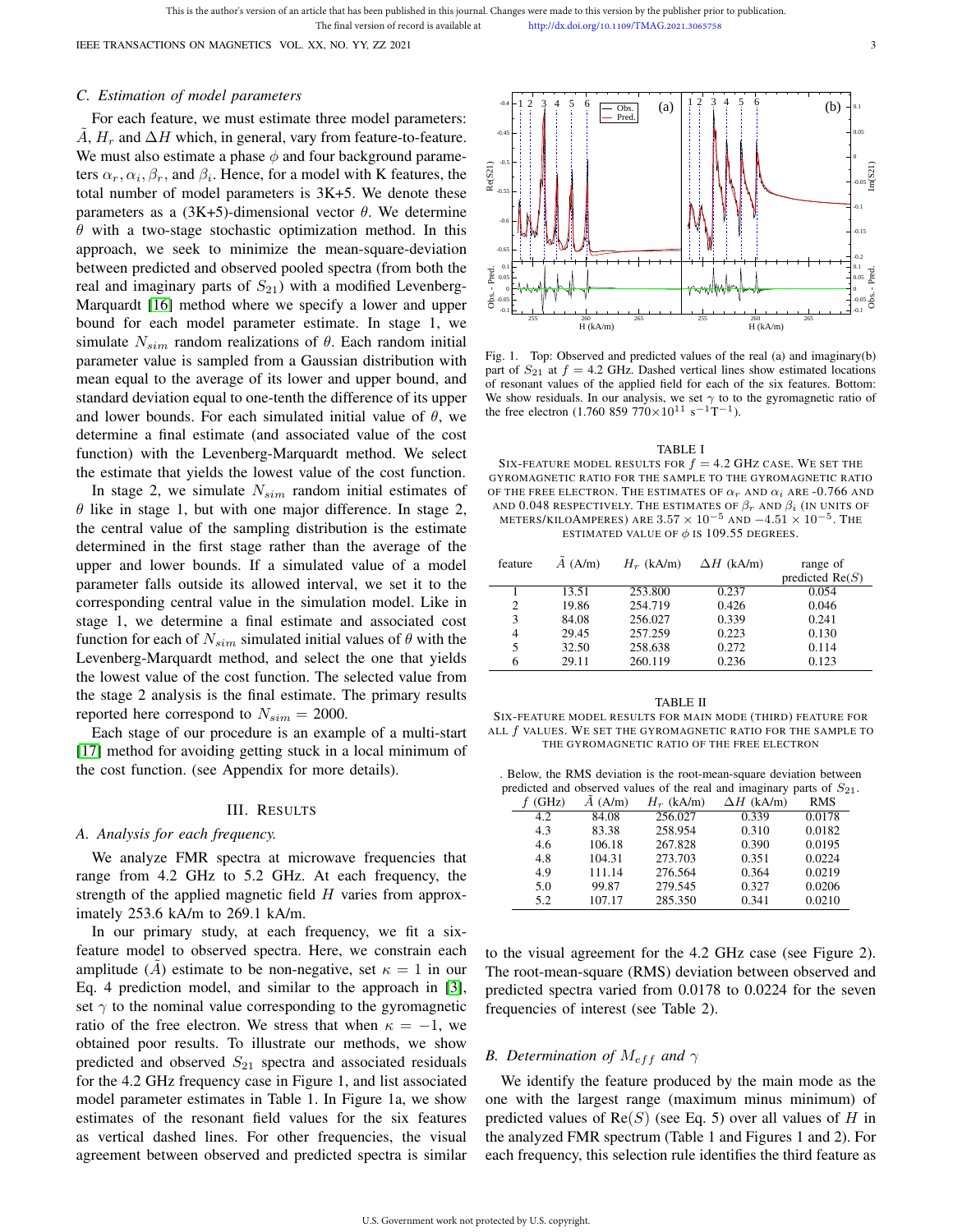IEEE TRANSACTIONS ON MAGNETICS VOL. XX, NO. YY, ZZ 2021



Fig. 2. Predicted (red lines) and observed (black lines) for  $S_{21}$  spectra at  $f = (4.3, 4.6, 4.8 \text{ and } 5.2)$  GHz. The median values of the measured real and imaginary parts of the  $S_{21}$  spectrum at  $f = (4.3, 4.6, 4.8, 5.2)$  GHz are (-0.600,0.222,0.626,-0.199) and (0.234,0.600,0.118,-0.605) respectively. Here, to facilitate visual inspection of results, we show spectra that are translated vertically by a frequency-dependent offset that, for any frequency, varies for the real and imaginary parts of  $S_{21}$ . The value of  $\gamma$  is set to same value an in Figure 1 analysis.

that produced by the main mode. For the measurements studied here, the estimated amplitude associated with the selected feature is larger than the amplitudes associated with the nonselected features (Table 1). Based on Eq. 2, we model our estimate of the resonant field value associated with the main mode at f as  $\hat{H}_{r*}(f)$  where

$$
\hat{H}_{r*}(f) = M_{eff} + \frac{2\pi f}{\gamma \mu_o} + \epsilon(f). \tag{13}
$$



Fig. 3. Top: Estimated resonant field values of the main mode versus microwave frequency (see Table II) and predicted values based on fitting the Eq. 13 model to observed data by the method of ordinary least squares. Our estimates of  $M_{eff}$  and  $\gamma$  are 132.79(0.52) kA/m and  $1.7037(0.0065) \times 10^{11}$  s<sup>-1</sup>T<sup>-1</sup>. Bottom: Residuals.

Above,  $\epsilon(f)$  is measurement error and  $M_{eff}$  and  $\gamma^{-1}$  are theoretical parameters that we determine by ordinary least squares with the  $R$  [19] function  $Im$  (see Figure 3). In this linear regression approach,  $\gamma^{-1}$  and  $M_{eff}$  are slope and intercept parameters. Our estimate of  $\gamma$  is the reciprocal of our estimate of  $\gamma^{-1}$ . Given the uncertainty of estimated  $\gamma^{-1}$  reported by the statistical software, we determine the uncertainty of estimated  $\gamma$  by the propagation of uncertainty method [21]. Our estimates of  $M_{eff}$  and  $\gamma$  are 132.79(0.21) kA/m and  $1.7037(0.0026) \times 10^{11}$  s<sup>-1</sup>T<sup>-1</sup> respectively. The estimates and uncertainties (in parentheses) are determined under the assumption that the model is valid and random measurement errors at different frequencies have the same variance and are uncorrelated. The statistical software reports the standard deviation of the random measurement error of  $H_{r*}$  at each frequency to be 0.041 kA/m based on standard linear regression theory [18].

We can not rule out the possibility that measured values of the resonant field for the main mode at different frequencies are affected by frequency-dependent systematic errors. We quantify additional components of uncertainty that account for this possible systematic effect on estimates of  $M_{eff}$  and  $\gamma$ . We split the data shown in upper frame of Figure 3 into two subsets. One corresponds to  $f \leq 4.6$  GHz, the other to  $f \geq 4.8$ GHz. For each subset, we determine estimates of  $M_{eff}$  and  $\gamma$ . For the two subsets, the magnitude of the difference in the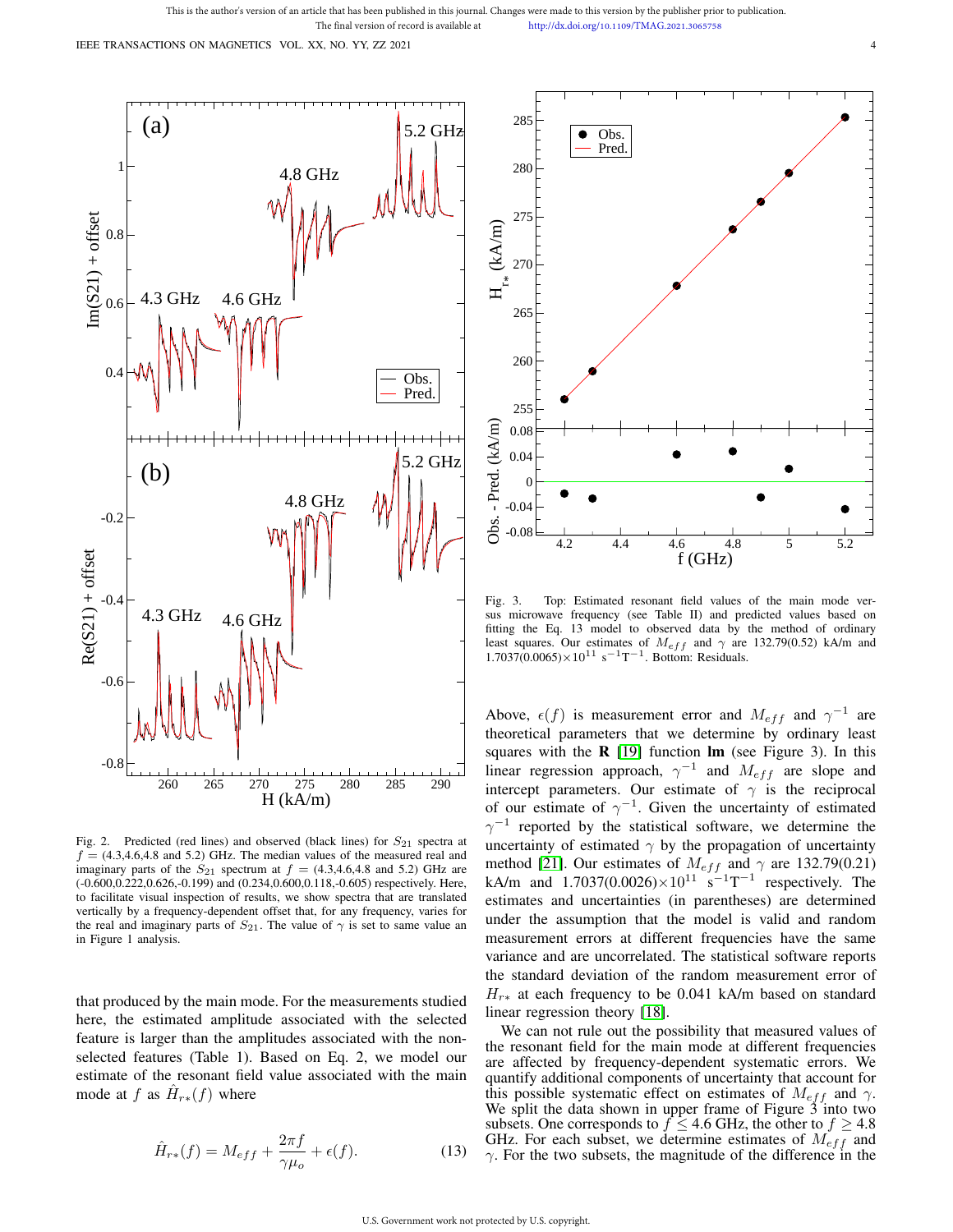The final version of record is available at http://dx.doi.org/10.1109/TMAG.2021.3065758

estimates of  $M_{eff}$  and  $\gamma$  are 1.66 kA/m and 2.06×10<sup>9</sup> T<sup>-1</sup>s<sup>-1</sup> respectively. For each model parameter, following [21], we quantify an additional component of uncertainty to be the standard deviation of a uniform distribution that has width equal to the magnitude of the relevant difference of estimates for the two subsets. The additional uncertainty components for  $M_{eff}$  and  $\gamma$  are 0.48 kA/m and 5.9×10<sup>8</sup> s<sup>-1</sup>T<sup>-1</sup>. Thus, the combined uncertainties of our estimates due to random effects and the systematic effect are 0.52 kA/m and  $6.5 \times 10^8$  s<sup>-1</sup>T<sup>-1</sup>. As a caveat, other systematic effects may influence our estimates of  $M_{eff}$ and  $\gamma$ .

## *C. Discussion*

*1) Amplitude constraint:* As discussed earlier, in our primary study, we constrain the amplitude estimates to be non-negative. In a secondary study, we removed this constraint and allowed amplitude estimates to be positive or non-positive. In this secondary study, at each frequency, the signs of the estimated amplitudes were the same for all six features. However, the signs varied from frequency to frequency. Nonetheless, for each frequency, the difference in the magnitude of the estimated amplitude for any particular feature determined in the two studies was negligible. Moreover, at any frequency, the difference between predicted FMR spectra was negligible. We attribute discrepancies in the signs to the fact that if the phase  $\phi$ in our Eq. 9 model is shifted by  $\pi$  and the estimated amplitudes are scaled by -1, both  $exp(i\phi)$  and  $S(H)$  will change sign but their product will not.

*2) Choice of*  $N_{sim}$ : We set  $\gamma$  to its nominal value and obtained results for  $N_{sim}$  = 1000, 2000, 4000 and 8000. For each frequency, the RMS deviations between observed and predicted  $S_{21}$  spectra determined for the different choices of  $N_{sim}$  agreed to within  $1.2 \times 10^{-11}$  percent or less. Relative to the  $N_{sim}$  = 2000 case, the difference between estimated  $M_{eff}$  determined for  $N_{sim}$  = (1000,4000,8000) are (-2.3, -5.9, -8.1)×10<sup>-6</sup> kA/m. The differences between  $\gamma$  estimates are  $(-4.0, -7.3, -11.1) \times 10^3$  s<sup>-1</sup>T<sup>-1</sup>. Relative to reported uncertainties for  $M_{eff}$  and  $\gamma$  (0.52 kA/m and  $6.5 \times 10^8$  s<sup>-1</sup>T<sup>-1</sup>), these differences are negligible.

*3) Choice of* γ*:* As a consistency check, we determined the resonant field values for the seven frequencies for the case where  $\gamma$  equals the empirical estimated reported in Section III B. The resulting differences in the estimated resonant field values ranged from -7.5 $\times$ 10<sup>-6</sup> kA/m to -2.5 $\times$ 10<sup>-6</sup> kA/m. The differences in the empirical estimates of  $M_{eff}$  and  $\gamma$  determined by fitting the Eq. 13 model to the updated resonant field values, relative to our primary study result,  $-8.1 \times 10^{-6}$  kA/m and  $-4.1 \times 10^{3}$  s<sup>-1</sup>T<sup>-1</sup>, are negligible relative to reported uncertainties.

*4) Model choice:* We fit a 5-feature model to the same spectra as previously analyzed, and determined model parameters for features 2,3,4,5 and 6. The estimates of the resonant field values for the main mode for the seven frequencies increased, on average, by 0.011 kA/m. However, the differences between the estimates of  $M_{eff}$  and  $\gamma$ determined by the 5-feature and 6-feature models, 0.0074 kA/m and  $-3.4 \times 10^6$  s<sup>-1</sup>T<sup>-1</sup> are negligible relative to reported uncertainties.

*5) Random uncertainty of measured*  $H_{r*}$ : In Section III-B we determined the random uncertainty of measured  $H_{r*}$  at each frequency to be 0.041 kA/m. Based on the assumption that random measurement errors have the same standard deviation and are uncorrelated, the statistical software that implemented the Levenberg-Marquadt method reported random uncertainties for measured  $H_{r*}$ at each frequency that ranged from 0.010 kA/m to 0.012 kA/m. A possible explanation for the discrepancy between these uncertainties and the Section III-B reported uncertainty is violation of the modeling assumption that additive measurement errors have the same standard deviation. This hypothesis is supported by the residual plot in Figure 1b. Analysis of multiple (at least 20) spectra at each frequency may be required to fully understand this discrepancy. Because of this discrepancy, we do not report uncertainties for any of the estimated model parameters listed Tables I and II.

*6) Application to other experimental data:* We anticipate that our method will perform well for multi-mode FMR spectra with more features (say up to 20) that are as well-separated as those in this this study. How well our method works for features that are not wellseparated is a subject for further study. In this study, we determined the number of features by scientific judgement. In more complicated cases where features are not as well-separated as in thus study, it may be helpful to select the number of features by statistical learning methods such as cross-validation [22], [23] In other studies, features of interest in multi-mode FMR spectra might not be as well-separated as in this study. For more complicated cases, a more complicated stochastic optimization method may be required.

# IV. CONCLUSION

For a YIG sample, we determined a resonant field value, linewidth and amplitude for each of many features produced by a multi-mode excitation. Based on analysis of the main feature for microwave frequencies ranging from 4.2 GHz to 5.2 GHz, we determined the effective magnetization and gyromagnetic ratio of the YIG sample.

## APPENDIX

## MODEL PARAMETER ESTIMATION METHOD

For a model with K features, we estimate a (3K+5)-dimensional model parameter vector  $\theta$  by minimizing the following cost function

$$
C = \sum_{j} \left( \epsilon_{Re}^2(j) + \epsilon_{Im}^2(j) \right)
$$

where  $\epsilon_{Re}(j)$  is the difference between the observed and predicted value of the real part of  $S_{21}$  at  $H = H_j$  (see Eq. 5), and  $\epsilon_{Im}(j)$  is the difference between the observed and predicted value of imaginary part of  $S_{21}$  at  $H = H_j$  (see Eq. 6).

As described in section II-C, for each of many randomly general initial values of our model parameter vector  $\theta$ , we determine an approximate global minimum of  $C$  with a modified Levenberg-Marquardt [16] method where we specify a lower and upper bound for each component of  $\theta$ . We implement our optimization with public domain **R** [19] software. In particular, we call the function nls.lm, from the package minpack.lm [20].

The lower and upper bounds for each linewidth parameter  $\Delta H$ are 0.008 kA/m and 0.8 kA/m. The lower and upper bounds for each resonant field value  $H_r$  are centered about an initial estimate  $\tilde{H}_r$  determined from a peak finding analysis of the spectra. For each feature, we set  $\tilde{H}_r$  to the location of a local extremum of the imaginary part of  $S_{21}$ . For example, for the 4.2 GHz case, we set initial estimates to the locations of local maxima of the imaginary part of  $S_{21}$ . For each feature, the search interval is  $[H<sub>r</sub> - 0.8, H<sub>r</sub>]$ + 0.8] kA/m. For the angle  $\phi$ , the bounds are 0 and  $2\pi$ . For  $\alpha_r$ and  $\alpha_i$  the bounds are -2 and 2 respectively. For  $\beta_r$  and  $\beta_i$ , the bounds are -0.0126 m/kA and 0.0126 m/kA respectively. The lower and upper bounds on estimates of  $A$  are 0 and 8 kA/m respectively in our primary analysis.

#### ACKNOWLEDGMENTS

We thank J. Splett and H. Nembach of NIST for helpful comments. Contributions by staff of NIST, an agency of the US Government, are not subject to copyright in the US. Certain commercial products or company names are identified here to describe our study adequately. Such identification is not intended to imply recommendation or endorsement by the National Institute of Standards and Technology, nor is it intended to imply that the products or names identified are necessarily the best available for the purpose.